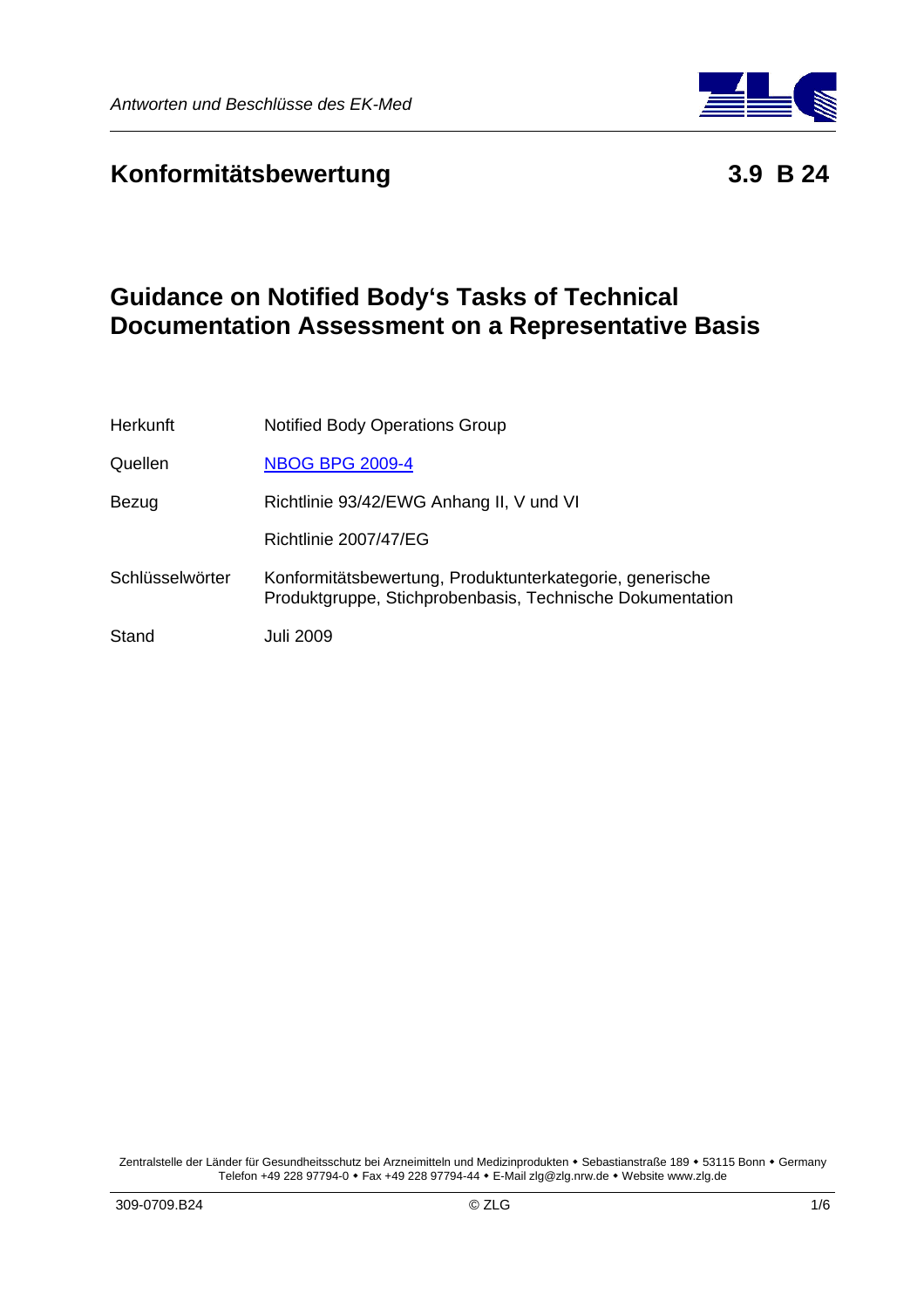

## **Guidance on Notified Body's Tasks of Technical Documentation Assessment on a Representative Basis**

#### **1 Introduction**

The Directive 93/42/EEC concerning medical devices (MDD) contains possible conformity assessment procedures in order to CE mark devices. Up to now, there has been inconsistency in the way Notified Bodies (NB) have performed the assessment of technical documentations for Class lla and Class llb products following quality system conformity assessment routes.

The Directive 2007/47/EC, covering the revision of the MDD, includes additional requirements for review of technical documentation for all Class IIa and Class IIb medical devices covered by quality system assessment routes.

## **2 Scope**

This guideline has been prepared for NBs on how to assess the technical documentation on a representative basis according to the Directive 2007/47/EC. Attention was given to the sampling size and depth of the assessment. It will also be useful for Designating Authorities in monitoring the performance of their NBs in this area.

#### **3 Definitions**

**3.1 Device subcategory** (Directive 2007/47/EC, Art. 2, Paragraph 1 (iii), point (l) and Directive 93/42 EEC Art 1 Paragraph 2 (l))

A set of devices having common areas of intended use or common technology.

**3.2 Generic device group** (Directive 2007/47/EC, Art. 2, Paragraph 1 (iii), point (m) and Directive 93/42 Art. 1 Paragraph 2 (m))

A set of devices having the same or similar intended uses or commonality of technology allowing them to be classified in a generic manner not reflecting specific characteristics.

## **4 Directive Requirements**

#### **4.1 Class IIa devices**

For Class IIa devices the requirements are covered in Directive 2007/47/EC at Annex ll, Paragraph 2 (i), Paragraph 5 (f), and Paragraph 6 (e). The Directive 93/42/EEC is amended and Annex II 7.2, Annex V 6.2 and Annex VI 6.2, states that "For devices in Class IIa the notified body shall assess ... the technical documentation … for at least one representative sample for each device subcategory for compliance with the provisions of this Directive."

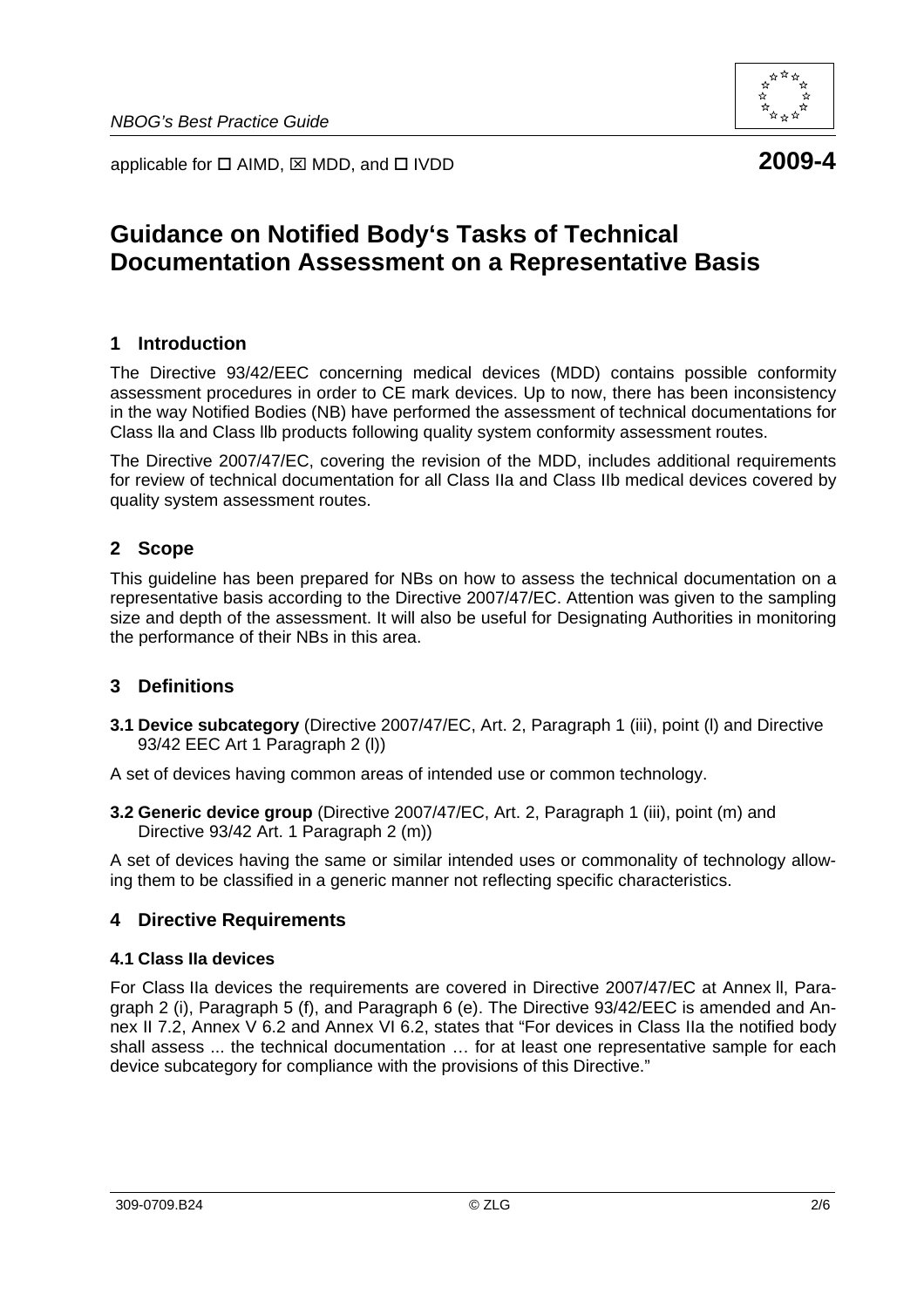#### **4.2 Class IIb devices**

For Class IIb devices the requirements are covered in Directive 2007/47/EC at Annex ll, Paragraph 2 (i). The Directive 93/42/EEC is amended and Annex II 7.3 states that "For devices in Class IIb the notified body shall assess, as part of the assessment in Section 3.3, the technical documentation as described in Section 3.2 (c) for at least one representative sample for each generic device group for compliance with the provisions of this Directive."

#### **4.3 Concept of the reviews**

Directive 2007/47/EC, Recital (22) introduces the concept of the reviews of Class lla and llb devices: "… The depth and extent of this review should be commensurate with the classification of the device, the novelty of the intended treatment, the degree of intervention, the novelty of the technology or construction materials, and the complexity of the design and/or technology. This review can be achieved by taking a representative example of design documentation of one or more type(s) of devices from those being manufactured. Further review(s), and in particular the assessment of changes to the design that could affect conformity with the essential requirements, should be part of the surveillance activities of the notified body."

Directive 93/42/EEC is amended and in Annex II 7.4, Annex V 6.3 and Annex VI 6.3, there are rationales provided for the sampling: "In choosing representative sample(s) the notified body shall take into account the novelty of the technology, similarities in design, technology, manufacturing and sterilisation methods, the intended use and the results of any previous relevant assessments (e.g. with regard to physical, chemical or biological properties) that have been carried out in accordance with this Directive. The notified body shall document and keep available to the competent authority its rationale for the sample(s) taken."

#### **4.4 Requirements for surveillance assessments**

Directive 2007/47/EC Annex ll, Paragraph 2 (i), Paragraph 5 (f), Paragraph 6 (e) and Paragraph 6.4 introduces requirements for surveillance assessments. The Directive 93/42/EEC is amended and in Annex II 7.5, Annex V 6.4 and Annex VI 6.4 it is stated: "Further samples shall be assessed by the notified body as part of the surveillance assessment...".

#### **5 Timing**

Directive 2007/47/EC Article 4 states Member States "… shall apply those measures from 21 March 2010".

Following the adoption of Directive 2007/47/EC, from 21 March 2010 at the latest, for Class IIb devices following the Annex II assessment route and Class IIa devices following the Annex II, V or VI assessment route there is a specific requirement for technical documentation to be reviewed by the NB on a sample basis. At any rate and at the latest, the first surveillance following 21 March 2010 will need to address this element.

After the 21 March 2010 new certificates can be issued only according to the new requirements.

For existing certificates issued prior to this date please see "Interpretative document of the Commission's services Implementation of Directive 2007/47/EC amending Directives 90/385/EEC, 93/42/EEC and 98/8/EC" [1] for details. In this document the Commission's services call upon the member states to require Notified Bodies to ensure that surveillance audits are performed **at least once a year** as specified in the standard EN ISO /IEC 17021 [2].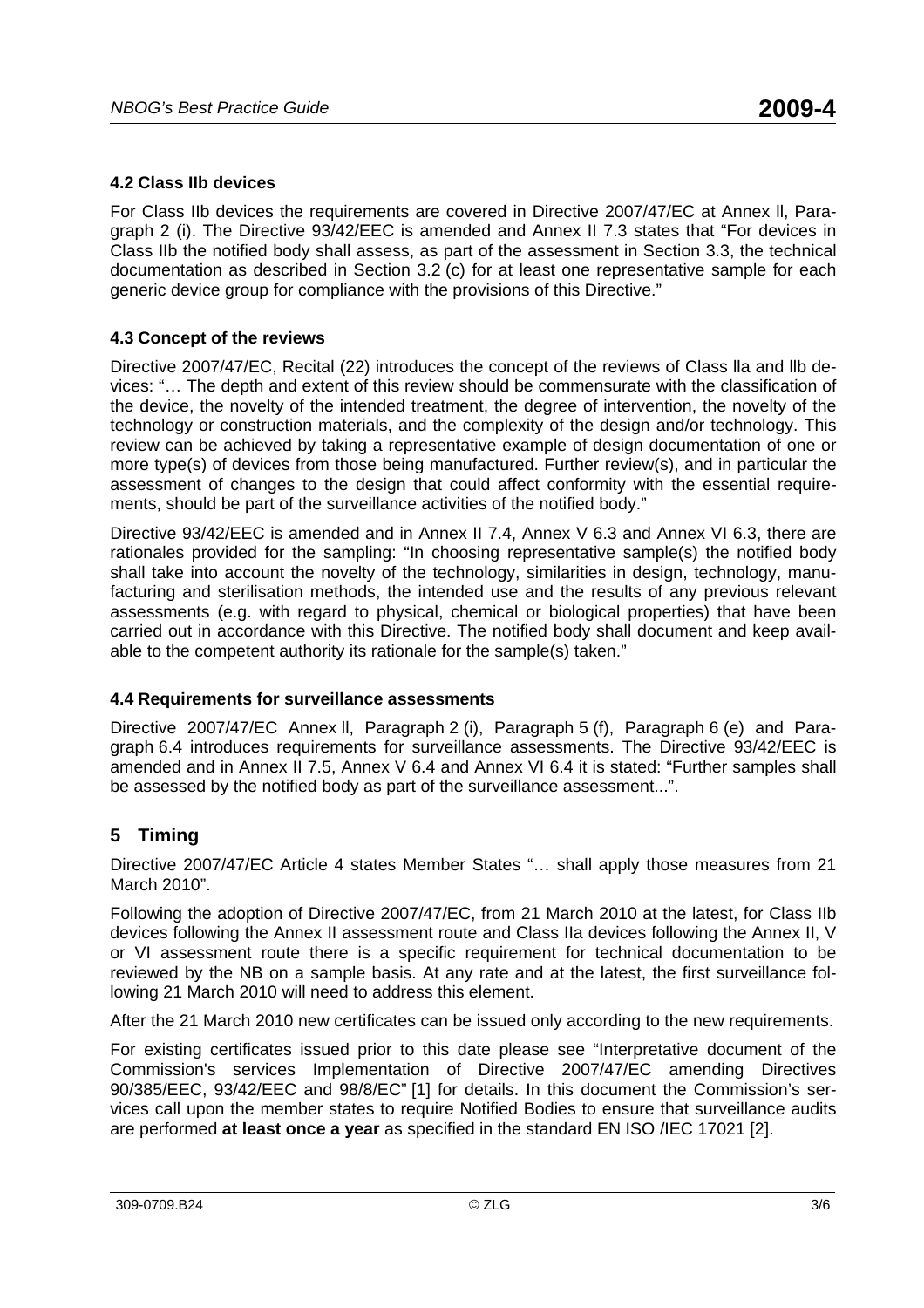### **6 Depth of Assessment**

The assessment of each set of technical documentation selected, **as a minimum**, should consist of a review of

- the intended use including confirmation that the product is a medical device and it's correct classification,
- the validity of the essential requirements checklist, especially when harmonized standards have not been applied in full,
- risk management file,
- pre-clinical data (studies in animal models, biocompatibility, technical performance tests etc.),
- clinical evaluation in accordance with 93/42/EEC Annex X (Note the NB review should be as per MEDDEV 2.7.1 [3]),
- information supplied by the manufacturer (label, instructions for use),
- declaration of conformity or the draft thereof,
- other technical documentation based on risk,
- and should be done according to the respective parts of NBOG BPG 2009-1 [4].

Consequently, there will be one part of the assessment performed within the normal course of the audit but in addition, file reviews will be necessary.

The time spent on the review and the level of expertise used should be proportionate to the risk and complexity of the devices in question. For the more complex devices this may require a detailed technical review. If such an in depth assessment is not considered necessary then a justification should be available.

Depending on the risk and complexity of the device(s), different experts may be involved. Therefore, NBs may not be able to perform the complete assessment on site.

## **7 Reporting**

For those elements covered the report produced for each technical documentation reviewed should be in line with the NBOG guidance on Design Dossier Report Content [4]. This could be either as part of the audit report or separately as a supplement.

Nonconformities/Corrective Action Requests should be raised in the normal manner, including those raised against technical documentation under conformity assessment procedures according to Annex V or Annex VI.

## **8 Sampling**

For **initial audits** of devices in **Class IIb** the Directive states that the NB shall assess the technical documentation for at least one representative sample for each generic device group (i.e. a set of devices having the same or similar intended uses or commonality of technology allowing them to be classified in a generic manner not reflecting specific characteristics). This is the same description as for "generic device groups" in EN ISO 15225 [5], which specifies the GMDN system.

For **initial audits** of devices in **Class IIa** the Directive states that the NB shall assess the technical documentation for at least one representative sample for each device subcategory (i.e. a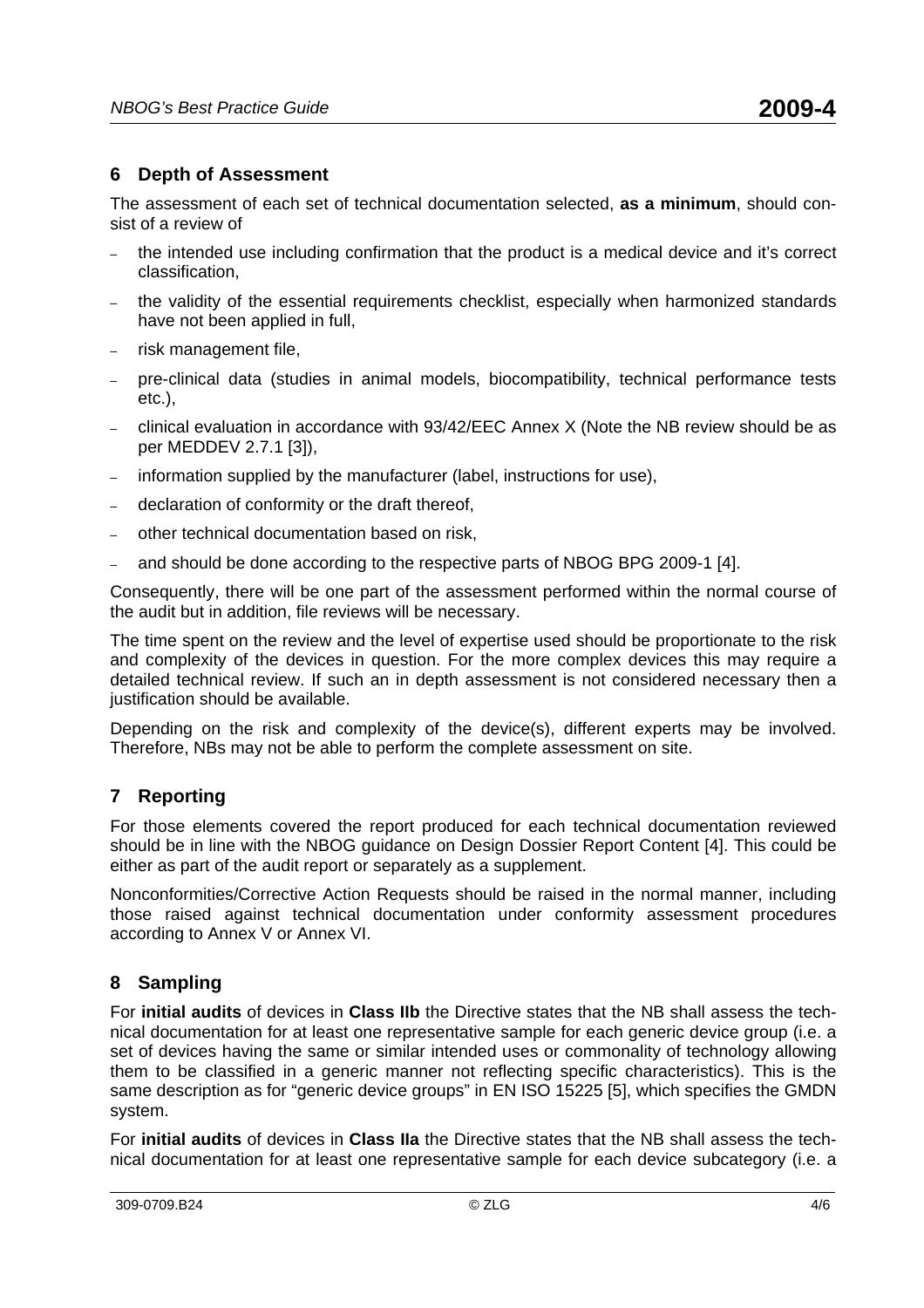set of devices having common areas of intended use or common technology). Since no similar description exists for subcategory/ies like for "generic device groups", the grouped collective terms described in NBOG BPG 2009-3 [6], which define scope expressions for NBs, could be used for this.

However, in practice it is expected that the NB identifies the complete range of Class IIa and IIb products manufactured and define a suitable sampling plan for initial audits. This should be done based on the numbers of generic device groups and grouped collective terms.

It is considered that if large numbers of samples are required to be taken then the following plan should be used:

For **Class IIa** devices: a sample of each group of scope expressions according to NBOG BPG 2009-3 [6].

For **Class IIb** devices: a sample of generic device groups, referenced by different GMDN preferred terms, to the following plan:

Up to 2 groups: a sample from each group

Up to 10 groups: a sample from 3 of these groups

Up to 20 groups: a sample from 5 of these groups

Up to 30 groups: from 7 groups a sample

 $N > 30$  groups: from  $N/10 + 5$  groups a sample

For **surveillance audits** the NB should identify the complete range of Class IIa and IIb devices and group them according to preferred terms and grouped collective terms (scope expressions). For each certification period, and at least every 3 years, the NB should identify the technical documentations to be reviewed in line with the above sampling plan. As long as there is still a technical documentation not yet reviewed, at least one technical documentation should be sampled each year. This activity may or may not be done in conjunction with routine surveillance assessments. During subsequent certification periods appropriate plans should be drawn up to ensure that in the long run the majority, if not all, of the technical documentations will be assessed.

#### **9 Changes/New Devices**

Manufacturers introducing a new subcategory of Class IIa device or a new generic Class IIb device need to inform their NB who need to review relevant technical documentation prior to the products being placed on the market. For changes to existing designs the normal change requirements apply.

Reference Directive 93/42/EEC Annex II, V and VI

Directive 2007/47/EC

Sources [1] Interpretative document of the Commission's services: [Implementation of Directive 2007/47/EC amending Directives](http://ec.europa.eu/enterprise/medical_devices/guide-stds-directives/transitionalperiod_2007-47-EC_guidance_final.pdf)  90/385/EEC, 93/42/EEC and 98/8/EC, 5 June 2009